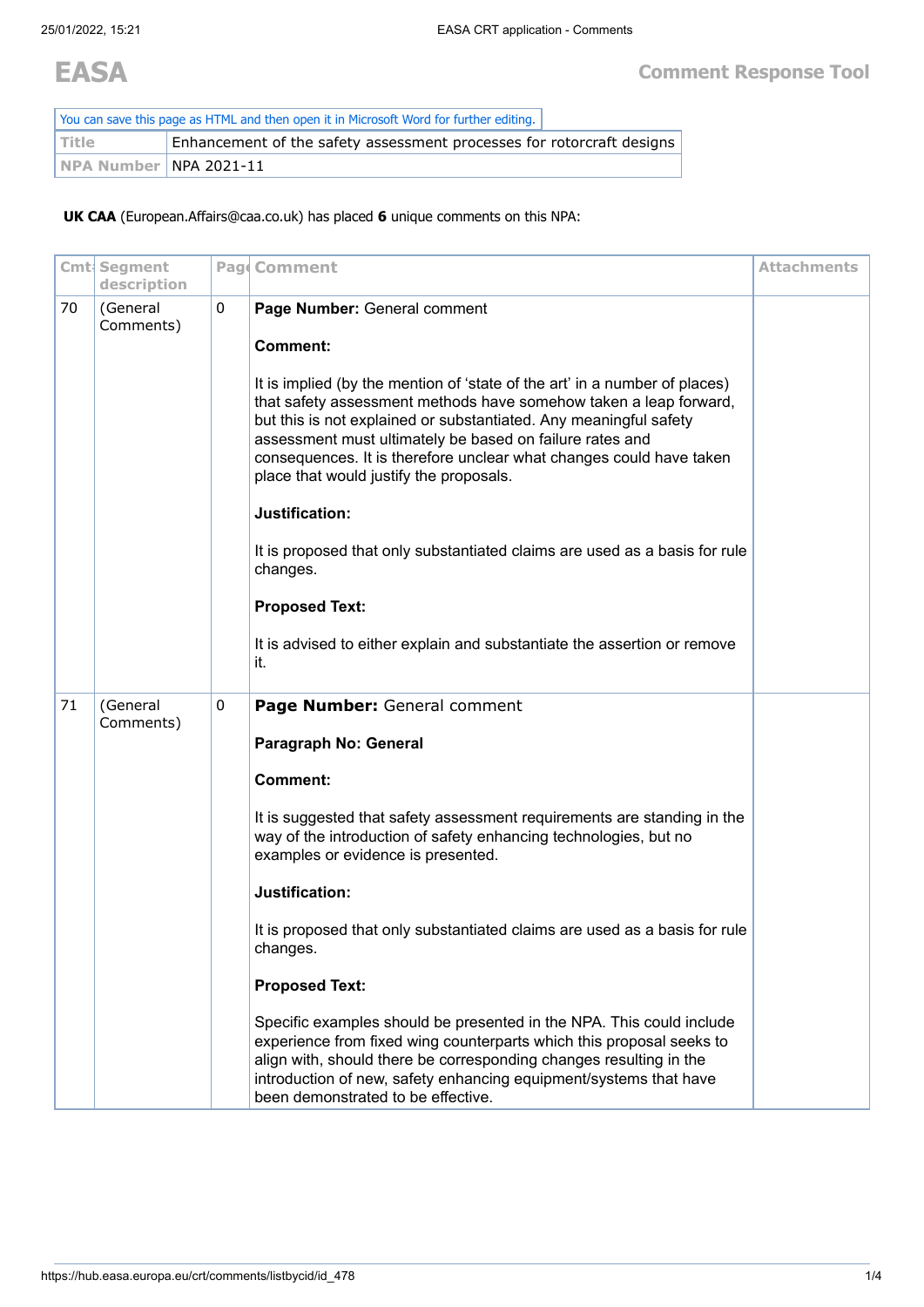|    | Cmt Segment<br>description |   | Pag Comment                                                                                                                                                                                                                                                                                                                                                                  | <b>Attachments</b> |
|----|----------------------------|---|------------------------------------------------------------------------------------------------------------------------------------------------------------------------------------------------------------------------------------------------------------------------------------------------------------------------------------------------------------------------------|--------------------|
| 72 | (General<br>Comments)      | 0 | Page No: General                                                                                                                                                                                                                                                                                                                                                             |                    |
|    |                            |   | Paragraph No: General                                                                                                                                                                                                                                                                                                                                                        |                    |
|    |                            |   | <b>Comment:</b>                                                                                                                                                                                                                                                                                                                                                              |                    |
|    |                            |   | It is fairly certain that the weakening of the safety assessment regime<br>will reduce costs to aircraft manufacturers, but there is no guarantee<br>that it will lead to the introduction of safety enhancing technology. On<br>the contrary, it could result only in a watering down of safety standards.                                                                  |                    |
|    |                            |   | Justification:                                                                                                                                                                                                                                                                                                                                                               |                    |
|    |                            |   | The CAA considers it irrational and unwise to risk reducing safety<br>standards (which are arguably already too low - hence EHEST, the UK<br>CAA's onshore review (CAP 1864) and other more recent initiatives)<br>based on the hope that a heavily cost-driven industry will voluntarily<br>introduce safety enhancements that will increase the cost of their<br>products. |                    |
|    |                            |   | <b>Proposed Text:</b>                                                                                                                                                                                                                                                                                                                                                        |                    |
|    |                            |   | The CAA recommends introducing cost-effective safety enhancements<br>to counterbalance any weakening of the rules to ensure that overall<br>safety is at least maintained and, preferably, improved.                                                                                                                                                                         |                    |
|    |                            |   | Alternatively, consideration should be given to reconfiguring the rules<br>such that safety enhancements are reviewed on a case-by-case basis<br>whereby the safety assessment criteria are relaxed only where an<br>overall safety enhancement can be demonstrated.                                                                                                         |                    |
| 73 | (General<br>Comments)      | 0 | Page No: General                                                                                                                                                                                                                                                                                                                                                             |                    |
|    |                            |   | Paragraph No: General                                                                                                                                                                                                                                                                                                                                                        |                    |
|    |                            |   | <b>Comment:</b>                                                                                                                                                                                                                                                                                                                                                              |                    |
|    |                            |   | The NPA does not discriminate between different uses of the<br>aircraft. Lower standards may be acceptable for GA but<br>arguably not for CAT operations.                                                                                                                                                                                                                    |                    |
|    |                            |   | Justification:                                                                                                                                                                                                                                                                                                                                                               |                    |
|    |                            |   | Precedents exist for higher standards being required for CAT<br>operations relative to GA.                                                                                                                                                                                                                                                                                   |                    |
|    |                            |   | <b>Proposed Text:</b>                                                                                                                                                                                                                                                                                                                                                        |                    |
|    |                            |   | It is recommended the NPA should consider applying the safety<br>continuum concept to the type of operation for which the aircraft is to be<br>used.                                                                                                                                                                                                                         |                    |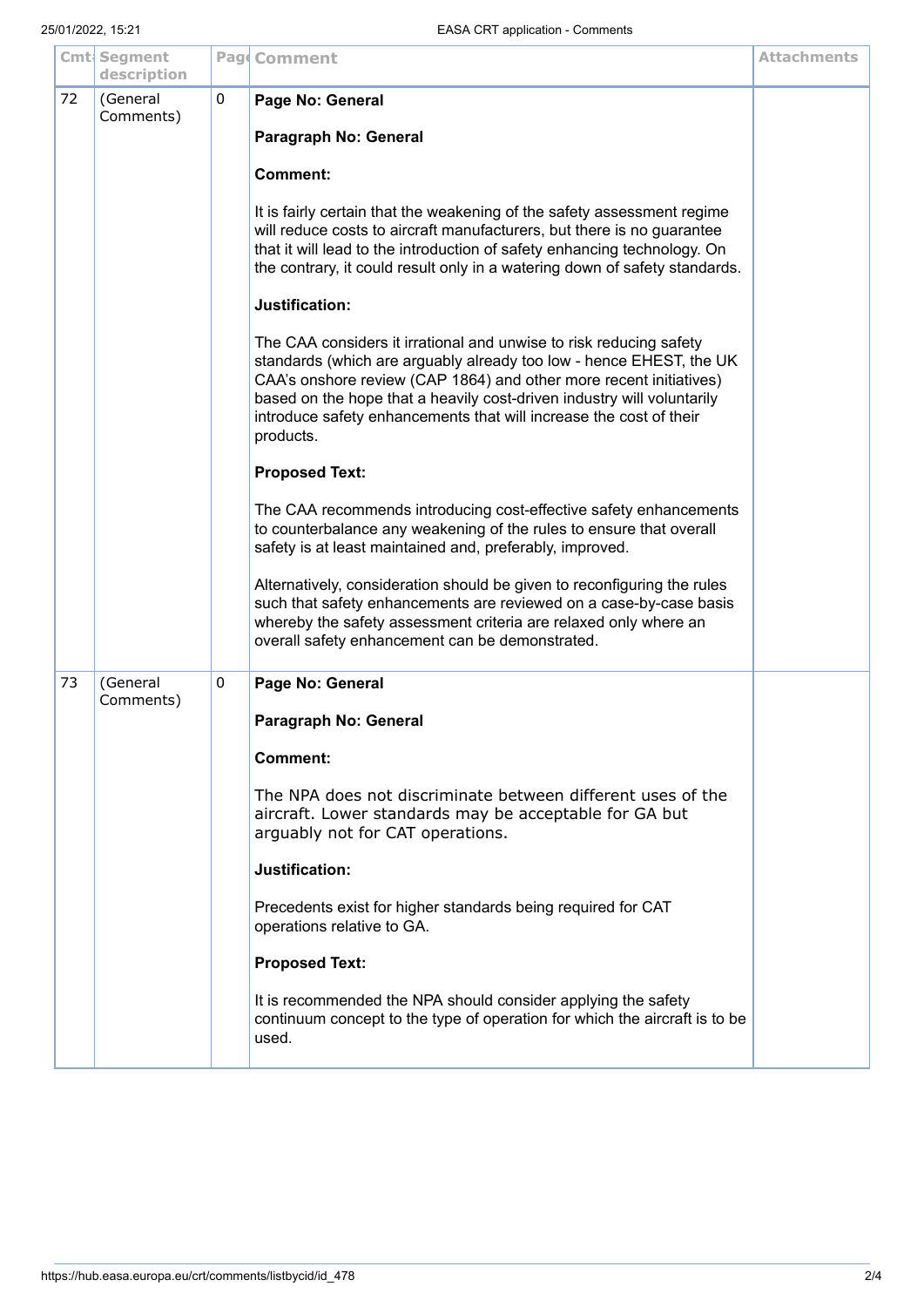|    | Cmt Segment<br>description                                 |    | Pag Comment                                                                                                                                                                                                                                                                                                                                                                                                                                                                                                                                                                                                                                                                                                                                                                                                                                                                                                                                                                                                                                                                                                                                                                                                              | <b>Attachments</b> |
|----|------------------------------------------------------------|----|--------------------------------------------------------------------------------------------------------------------------------------------------------------------------------------------------------------------------------------------------------------------------------------------------------------------------------------------------------------------------------------------------------------------------------------------------------------------------------------------------------------------------------------------------------------------------------------------------------------------------------------------------------------------------------------------------------------------------------------------------------------------------------------------------------------------------------------------------------------------------------------------------------------------------------------------------------------------------------------------------------------------------------------------------------------------------------------------------------------------------------------------------------------------------------------------------------------------------|--------------------|
| 74 | AMC 27.1309<br>Equipment,<br>systems, and<br>installations | 10 | Page No: 10 and 17<br>Paragraph No: CS 27.1309(a) and CS 29.1309(a)                                                                                                                                                                                                                                                                                                                                                                                                                                                                                                                                                                                                                                                                                                                                                                                                                                                                                                                                                                                                                                                                                                                                                      |                    |
|    |                                                            |    | <b>Comment:</b><br>Although the majority of changes specified in this NPA are there to<br>bring CS-27 in line with the changes that have already been made to<br>the other CS documents, it would be beneficial to note that some of<br>the changes could be subject to misinterpretation or an overly narrow<br>interpretation. This could result in a potential degradation of safety. An<br>example of this is the change of wording to 1309(a). The previous text<br>required equipment, systems and installations to perform their<br>intended functions "under any foreseeable operating condition". The<br>new text requires that they perform their intended functions<br>"throughout the operating and environmental limits for which the<br>rotorcraft is certified".<br>Justification:<br>It is possible that some entirely foreseeable types of failure condition,<br>human error or simple bad luck (e.g., the need for rapid manoeuvres to<br>avoid mid-air collision) could drive the rotorcraft outside the operating<br>and environmental limits to which it was certificated.<br><b>Proposed Text:</b><br>Additional guidance regarding the interpretation of such statements<br>should be considered. |                    |